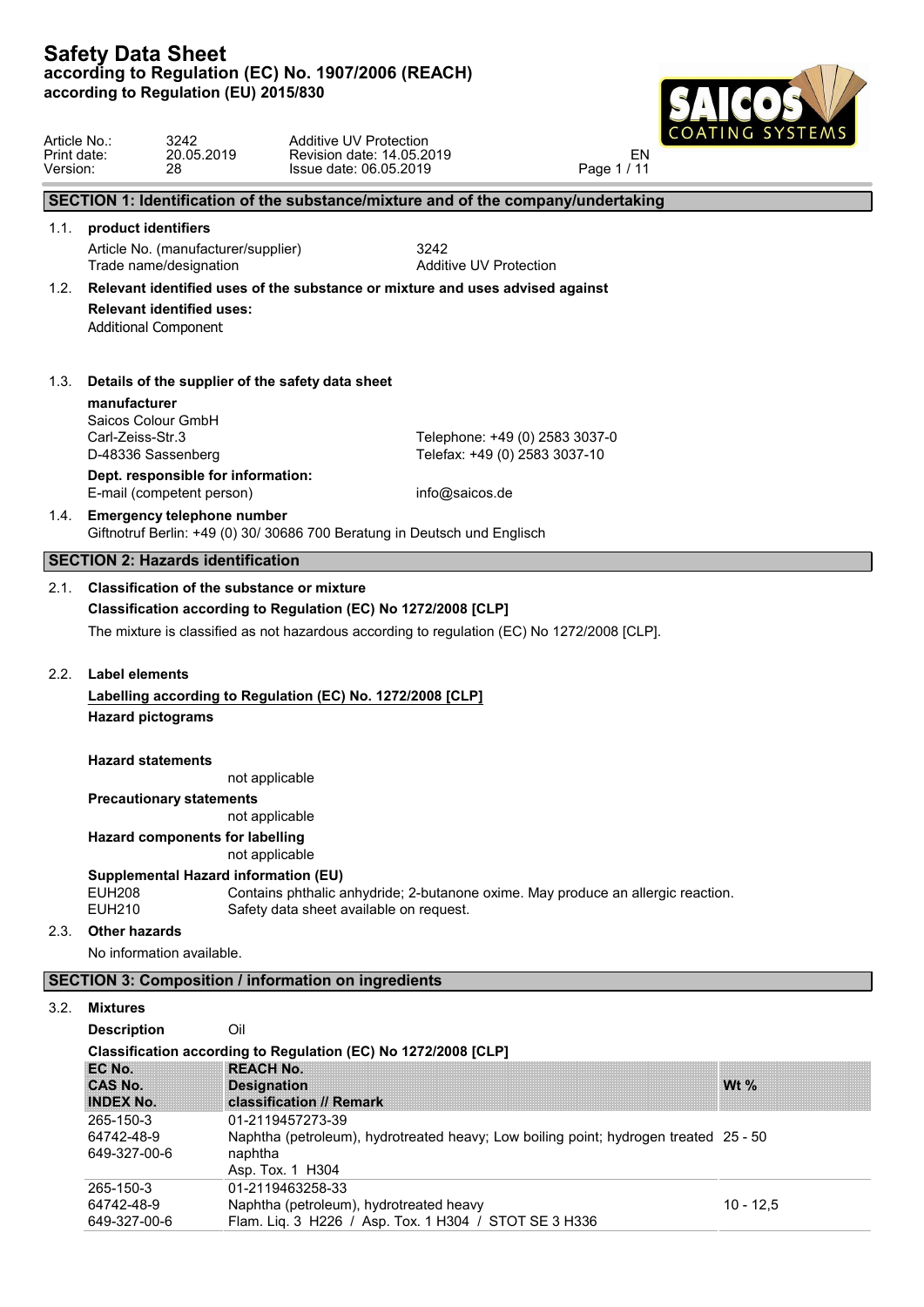

| Article No.:<br>Print date:<br>Version: | 3242<br>20.05.2019<br>28 | Additive UV Protection<br>Revision date: 14.05.2019<br>Issue date: 06.05.2019 | $\begin{array}{c} \begin{array}{c} \text{C} \\ \text{C} \\ \text{C} \end{array} \end{array}$<br>EN<br>Page 2 / 11 |
|-----------------------------------------|--------------------------|-------------------------------------------------------------------------------|-------------------------------------------------------------------------------------------------------------------|
| 203-539-1                               |                          | 01-2119457435-35                                                              |                                                                                                                   |
| 107-98-2                                |                          | 1-methoxy-2-propanol                                                          | $2,5 - 5$                                                                                                         |
| 603-064-00-3                            |                          | Flam. Lig. 3 H226 / STOT SE 3 H336                                            |                                                                                                                   |
| 292-459-0                               |                          | 01-2119472146-39                                                              |                                                                                                                   |
| 90622-57-4                              |                          | Alkanes, C9-12-iso-                                                           | $2,5 - 5$                                                                                                         |
|                                         |                          | Asp. Tox. 1 H304 / Flam. Lig. 3 H226                                          |                                                                                                                   |
| 202-496-6                               |                          | 01-2119539477-28                                                              |                                                                                                                   |
| $96 - 29 - 7$                           |                          | 2-butanone oxime                                                              | ${}_{0.5}$                                                                                                        |
| 616-014-00-0                            | H317                     | Carc. 2 H351 / Acute Tox. 4 H312 / Eye Dam. 1 H318 / Skin Sens. 1             |                                                                                                                   |
| 286-272-3                               |                          | 01-2119979093-30                                                              |                                                                                                                   |
| 85203-81-2                              |                          | Zink bis(2-ethylhexanoate)                                                    | ${}_{0.5}$                                                                                                        |
|                                         |                          | Eye Irrit. 2 H319 / Repr. 2 H361 / Aquatic Chronic 3 H412                     |                                                                                                                   |
| 245-018-1                               |                          | 01-2119979088-21                                                              |                                                                                                                   |
| 22464-99-9                              |                          | 2-ethylhexanoic acid, zirconium salt                                          | ${}^{5}$ < 0,5                                                                                                    |
|                                         |                          | Repr. 2 H361                                                                  |                                                                                                                   |

#### **Additional information**

Full text of classification: see section 16

## **SECTION 4: First aid measures**

### 4.1. **Description of first aid measures**

#### **General information**

In all cases of doubt, or when symptoms persist, seek medical advice. In case of unconsciousness give nothing by mouth, place in recovery position and seek medical advice.

### **In case of inhalation**

Remove casualty to fresh air and keep warm and at rest. In case of irregular breathing or respiratory arrest provide artificial respiration.

## **Following skin contact**

Take off immediately all contaminated clothing. After contact with skin, wash immediately with plenty of water and soap. Do not use solvents or thinners.

#### **After eye contact**

Rinse cautiously with water for several minutes. Remove contact lenses, if present and easy to do. Continue rinsing. Seek medical advice immediately.

#### **After ingestion**

If swallowed, rinse mouth with water (only if the person is conscious). Seek medical advice immediately. Keep victim calm. Do NOT induce vomiting.

# 4.2. **Most important symptoms and effects, both acute and delayed**

In all cases of doubt, or when symptoms persist, seek medical advice.

## 4.3. **Indication of any immediate medical attention and special treatment needed** First Aid, decontamination, treatment of symptoms.

## **SECTION 5: Firefighting measures**

### 5.1. **Extinguishing media**

**Suitable extinguishing media** alcohol resistant foam, carbon dioxide, Powder, spray mist, (water) **Unsuitable extinguishing media**

- strong water jet
- 5.2. **Special hazards arising from the substance or mixture**

Dense black smoke occurs during fire. Inhaling hazardous decomposing products can cause serious health damage.

## 5.3. **Advice for firefighters**

Provide a conveniently located respiratory protective device. Cool closed containers that are near the source of the fire. Do not allow water used to extinguish fire to enter drains, ground or waterways.

## **SECTION 6: Accidental release measures**

6.1. **Personal precautions, protective equipment and emergency procedures** Keep away from sources of ignition. Ventilate affected area. Do not breathe vapours.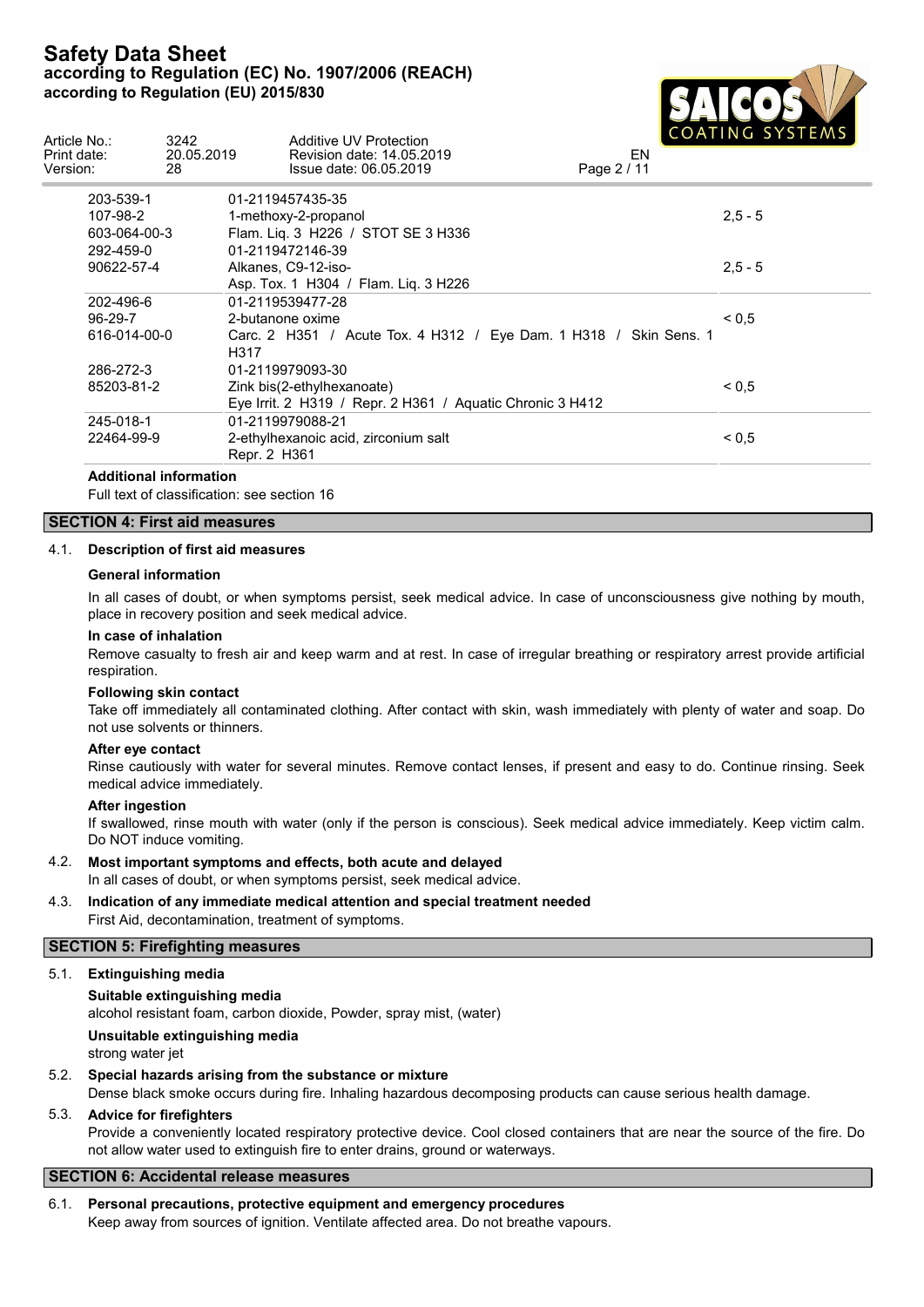

| Article No.: | 3242       | <b>Additive UV Protection</b> | $\blacksquare$ |  |
|--------------|------------|-------------------------------|----------------|--|
| Print date:  | 20.05.2019 | Revision date: 14.05.2019     | ΕN             |  |
| Version:     | 28         | Issue date: 06.05.2019        | Page $3/14$    |  |

#### 6.2. **Environmental precautions**

Do not allow to enter into surface water or drains. If the product contaminates lakes, rivers or sewages, inform competent authorities in accordance with local regulations.

## 6.3. **Methods and material for containment and cleaning up**

Isolate leaked material using non-flammable absorption agent (e.g. sand, earth, vermiculit, diatomaceous earth) and collect it for disposal in appropriate containers in accordance with the local regulations (see section 13). Clean using cleansing agents. Do not use solvents.

### 6.4. **Reference to other sections**

Observe protective provisions (see section 7 and 8).

### **SECTION 7: Handling and storage**

### 7.1. **Precautions for safe handling**

### **Advices on safe handling**

Avoid formation of flammable and explosive vapour concentrations in the air and exceeding the exposure limit values. Only use the material in places where open light, fire and other flammable sources can be kept away. Electrical equipment must be protected meeting the accepted standard. Product may become electrostatically charged. Provide earthing of containers, equipment, pumps and ventilation facilities. Anti-static clothing including shoes are recommended. Floors must be electrically conductive. Keep away from heat sources, sparks and open flames. Use only spark proof tools. Avoid contact with skin, eyes and clothes. Do not inhale dusts, particulates and spray mist when using this preparation. Avoid respiration of swarf. When using do not eat, drink or smoke. Personal protection equipment: refer to section 8. Do not empty containers with pressure no pressure vessel! Always keep in containers that correspond to the material of the original container. Follow the legal protection and safety regulations.

#### **Further information**

Vapours are heavier than air. Vapours form explosive mixtures with air.

#### 7.2. **Conditions for safe storage, including any incompatibilities**

### **Requirements for storage rooms and vessels**

Storage in accordance with the Ordinance on Industrial Safety and Health (BetrSiVO). Keep container tightly closed. Do not empty containers with pressure - no pressure vessel! Smoking is forbidden. Access only for authorised persons. Store carefully closed containers upright to prevent any leaks. Soils have to conform to the "Guidelines for avoidance of ignition hazards due to electrostatic charges (TRBS 2153)".

#### **Hints on joint storage**

Keep away from strongly acidic and alkaline materials as well as oxidizers.

### **Further information on storage conditions**

Take care of instructions on label. Store in a well-ventilated and dry room at temperatures between 15 °C and 30 °C. Protect from heat and direct sunlight. Keep container tightly closed. Remove all sources of ignition. Smoking is forbidden. Access only for authorised persons. Store carefully closed containers upright to prevent any leaks.

### 7.3. **Specific end use(s)**

Observe technical data sheet. Observe instructions for use.

## **SECTION 8: Exposure controls/personal protection**

### 8.1. **Control parameters**

### **Occupational exposure limit values:**

Naphtha (petroleum), hydrotreated heavy; Low boiling point; hydrogen treated naphtha INDEX No. 649-327-00-6 / EC No. 265-150-3 / CAS No. 64742-48-9

WEL, TWA: 1200 mg/m3 Remark: (> or = C7, Normal and branched chain alkanes) WEL, TWA: 800 mg/m3 Remark: (> or = C7, Cycloalkanes) Naphtha (petroleum), hydrotreated heavy INDEX No. 649-327-00-6 / EC No. 265-150-3 / CAS No. 64742-48-9 WEL, TWA: 1200 mg/m3 Remark: (> or = C7, Normal and branched chain alkanes) WEL, TWA: 800 mg/m3 Remark: (> or = C7, Cycloalkanes)

1-methoxy-2-propanol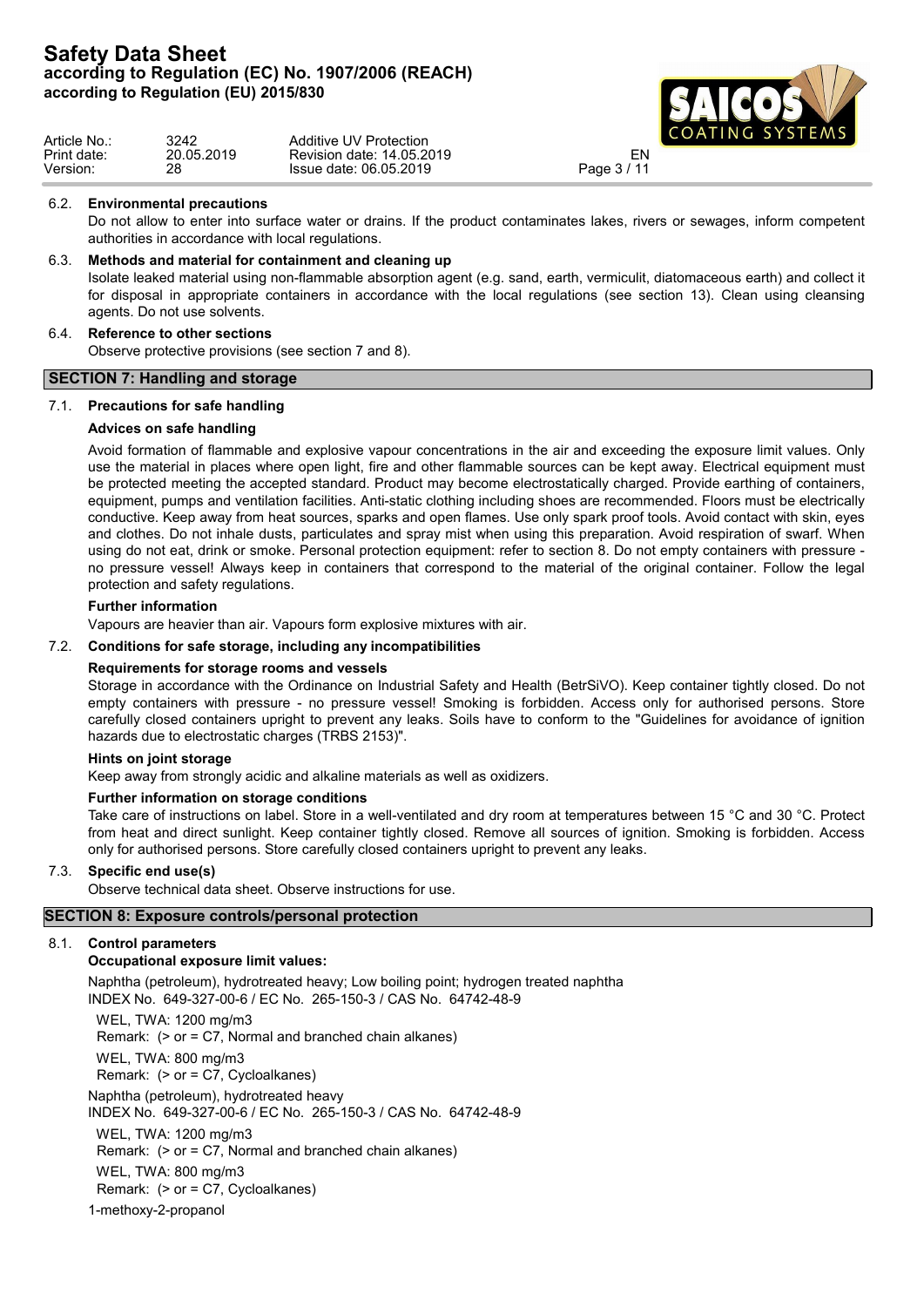

| Article No.: | 3242       | Additive UV Protection    | $\blacksquare$ COATING SYSTEMS |  |
|--------------|------------|---------------------------|--------------------------------|--|
| Print date:  | 20.05.2019 | Revision date: 14.05.2019 | EN                             |  |
| Version:     | 28         | Issue date: 06.05.2019    | 141<br>$P$ aqe 4,              |  |

INDEX No. 603-064-00-3 / EC No. 203-539-1 / CAS No. 107-98-2 WEL, TWA: 375 mg/m3; 100 ppm

WEL, STEL: 560 mg/m3; 150 ppm

## **Additional information**

TWA : long-term occupational exposure limit value STEL : short-term occupational exposure limit value Ceiling : peak limitation

## **DNEL:**

Zink bis(2-ethylhexanoate)

- EC No. 286-272-3 / CAS No. 85203-81-2
- DNEL long-term dermal (systemic), Workers: 6,41 mg/kg
- DNEL long-term inhalative (systemic), Workers: 20,83 mg/m<sup>3</sup>
- DNEL long-term oral (repeated), Consumer: 3,21 mg/kg
- DNEL long-term dermal (systemic), Consumer: 3,21 mg/kg

DNEL long-term inhalative (systemic), Consumer: 10,42 mg/m<sup>3</sup>

Naphtha (petroleum), hydrotreated heavy

INDEX No. 649-327-00-6 / EC No. 265-150-3 / CAS No. 64742-48-9 DNEL long-term oral (repeated), Consumer: 125 mg/kg bw/day DNEL long-term dermal (systemic), Consumer: 125 mg/kg bw/day DNEL long-term inhalative (systemic), Consumer: 185 mg/m<sup>3</sup>

## 1-methoxy-2-propanol

INDEX No. 603-064-00-3 / EC No. 203-539-1 / CAS No. 107-98-2 DNEL long-term dermal (systemic), Workers: 50,6 mg/kg bw/day DNEL acute inhalative (local), Workers: 553,3 mg/m<sup>3</sup>

- DNEL long-term inhalative (systemic), Workers: 369 mg/m<sup>3</sup>
- DNEL long-term oral (repeated), Consumer: 3,3 mg/kg

DNEL long-term dermal (systemic), Consumer: 18,1 mg/kg bw/day

2-ethylhexanoic acid, zirconium salt

EC No. 245-018-1 / CAS No. 22464-99-9

- DNEL long-term dermal (systemic), Workers: 6,49 mg/kg bw/day
- DNEL long-term inhalative (systemic), Workers: 32,97 mg/m<sup>3</sup>
- DNEL long-term oral (repeated), Consumer: 4,51 mg/kg bw/day
- DNEL long-term dermal (systemic), Consumer: 3,25 mg/kg bw/day
- DNEL long-term inhalative (systemic), Consumer: 8,13 mg/m<sup>3</sup>

2-butanone oxime

- INDEX No. 616-014-00-0 / EC No. 202-496-6 / CAS No. 96-29-7
- DNEL acute dermal, short-term (systemic), Workers: 2,5 mg/kg
- DNEL long-term dermal (systemic), Workers: 1,3 mg/kg
- DNEL long-term inhalative (local), Workers: 3,33 mg/m<sup>3</sup>
- DNEL long-term inhalative (systemic), Workers: 9 mg/m<sup>3</sup>
- DNEL acute dermal, short-term (systemic), Consumer: 1,5 mg/kg
- DNEL long-term dermal (systemic), Consumer: 0,78 mg/kg
- DNEL long-term inhalative (local), Consumer: 2 mg/m<sup>3</sup>
- DNEL long-term inhalative (systemic), Consumer: 2,7 mg/m<sup>3</sup>

# **PNEC:**

1-methoxy-2-propanol INDEX No. 603-064-00-3 / EC No. 203-539-1 / CAS No. 107-98-2 PNEC aquatic, freshwater: 10 mg/l PNEC aquatic, marine water: 1 mg/l PNEC aquatic, intermittent release: 100 mg/l PNEC sediment, freshwater: 52,3 mg/kg PNEC sediment, marine water: 5,2 mg/kg PNEC, soil: 5,49 mg/kg 2-ethylhexanoic acid, zirconium salt

EC No. 245-018-1 / CAS No. 22464-99-9

- PNEC aquatic, freshwater: 0,36 mg/l
- PNEC aquatic, marine water: 0,036 mg/l
- PNEC aquatic, intermittent release: 0,493 mg/l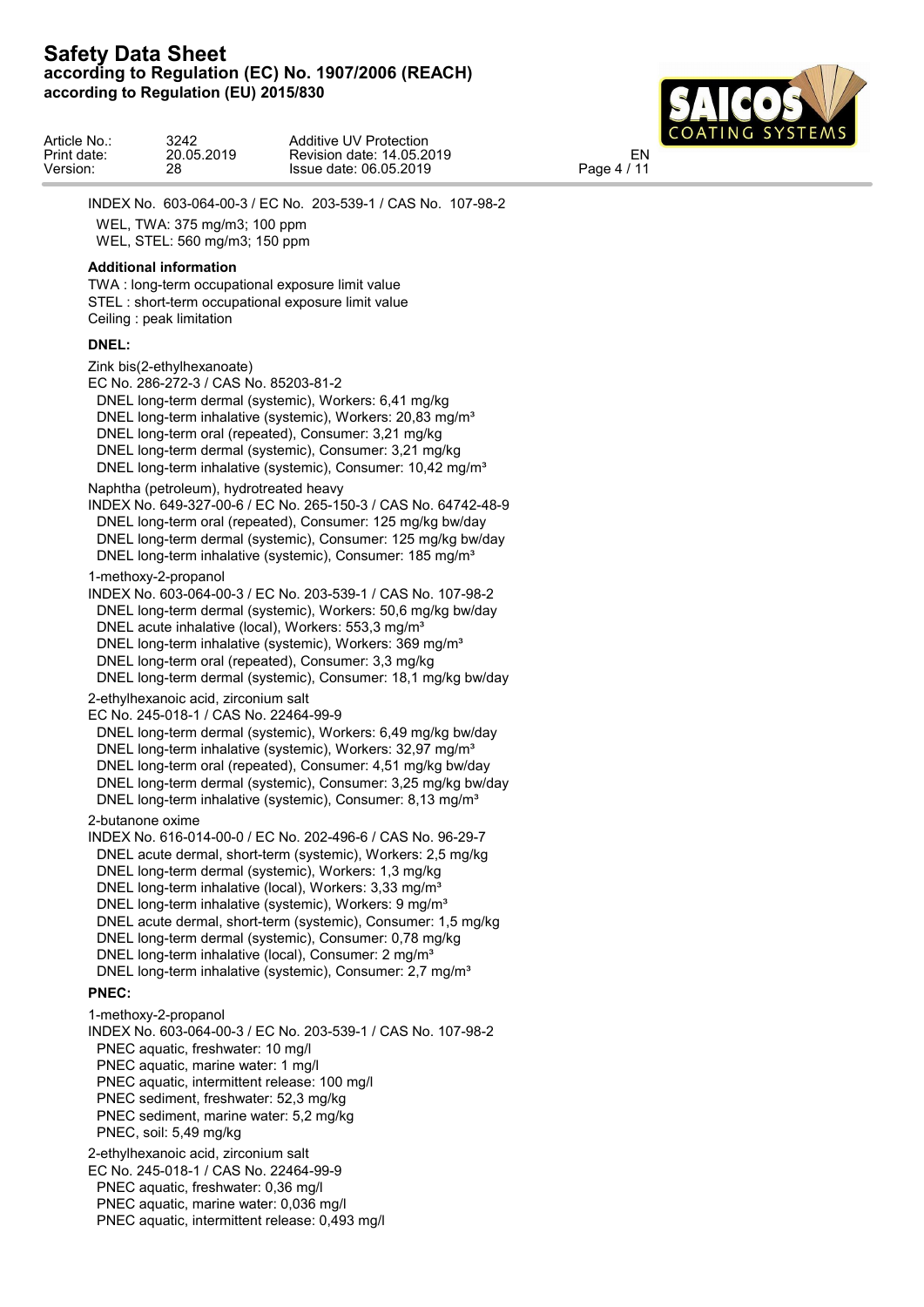

| Article No  | 3242       | Additive UV<br>' Protection | LUAIINU SISIEMS          |  |
|-------------|------------|-----------------------------|--------------------------|--|
| Print date: | 20.05.2019 | Revision date: 14.05.2019   | EN                       |  |
| Version:    | 28         | Issue date: 06.05.2019      | $\overline{1}$<br>Page 5 |  |

PNEC sediment, freshwater: 6,37 mg/kg PNEC sediment, marine water: 0,637 mg/kg PNEC, soil: 1,06 mg/kg PNEC sewage treatment plant (STP): 71,7 mg/l 2-butanone oxime

INDEX No. 616-014-00-0 / EC No. 202-496-6 / CAS No. 96-29-7 PNEC aquatic, freshwater: 0,256 mg/l PNEC aquatic, intermittent release: 0,118 mg/l PNEC sewage treatment plant (STP): 177 mg/l

## 8.2. **Exposure controls**

Provide good ventilation. This can be achieved with local or room suction. If this should not be sufficient to keep aerosol and solvent vapour concentration below the exposure limit values, a suitable respiratory protection must be used.

## **Personal protection equipment**

## **Respiratory protection**

If concentration of solvents is beyond the occupational exposure limit values, approved and suitable respiratory protection must be used. Observe the wear time limits according GefStoffV in combination with the rules for using respiratory protection apparatus (BGR 190). Use only respiratory protection equipment with CE-symbol including four digit test number.

### **Hand protection**

For prolonged or repeated handling the following glove material must be used: Butyl caoutchouc (butyl rubber)

Thickness of the glove material > 0,4 mm ; Breakthrough time (maximum wearing time) > 480 min.

Observe the instructions and details for use, storage, maintenance and replacement provided by the protective glove manufacturer. Penetration time of glove material depending on intensity and duration of exposure to skin. Recommended glove articles EN ISO 374

Barrier creams can help protecting exposed skin areas. In no case should they be used after contact.

## **Eye/face protection**

Wear closely fitting protective glasses in case of splashes.

### **Body protection**

Wear antistatic clothing of natural fibers (cotton) or heat resistant synthetic fibers.

### **Protective measures**

After contact clean skin thoroughly with water and soap or use appropriate cleanser.

## **Environmental exposure controls**

Do not allow to enter into surface water or drains. See section 7. No additional measures necessary.

## **SECTION 9: Physical and chemical properties**

### 9.1. **Information on basic physical and chemical properties**

| Appearance:                                   |                                                        |
|-----------------------------------------------|--------------------------------------------------------|
| <b>Physical state:</b>                        | Liquid                                                 |
| Colour:                                       | Colour                                                 |
| Odour:                                        | characteristic                                         |
| <b>Odour threshold:</b>                       | not applicable                                         |
| pH at 20 $°C$ :                               | not applicable                                         |
| Melting point/freezing point:                 | not applicable                                         |
| Initial boiling point and boiling range:      | 149 $^{\circ}$ C                                       |
|                                               | Source: Naphtha (petroleum), hydrotreated heavy        |
| Flash point:                                  | 63 °C                                                  |
|                                               | Method: DIN 53213-1 (08/2002: replaced by EN ISO 1523) |
| <b>Evaporation rate:</b>                      | not applicable                                         |
| flammability                                  |                                                        |
| Burning time (s):                             | not applicable                                         |
| Upper/lower flammability or explosive limits: |                                                        |
| Lower explosion limit:                        | 0.72 Vol-%                                             |
| <b>Upper explosion limit:</b>                 | 13.1 Vol-%                                             |
|                                               | Source: 1-methoxy-2-propanol                           |
| Vapour pressure at 20 °C:                     | 38,7697 mbar                                           |
|                                               | Method: calculated.                                    |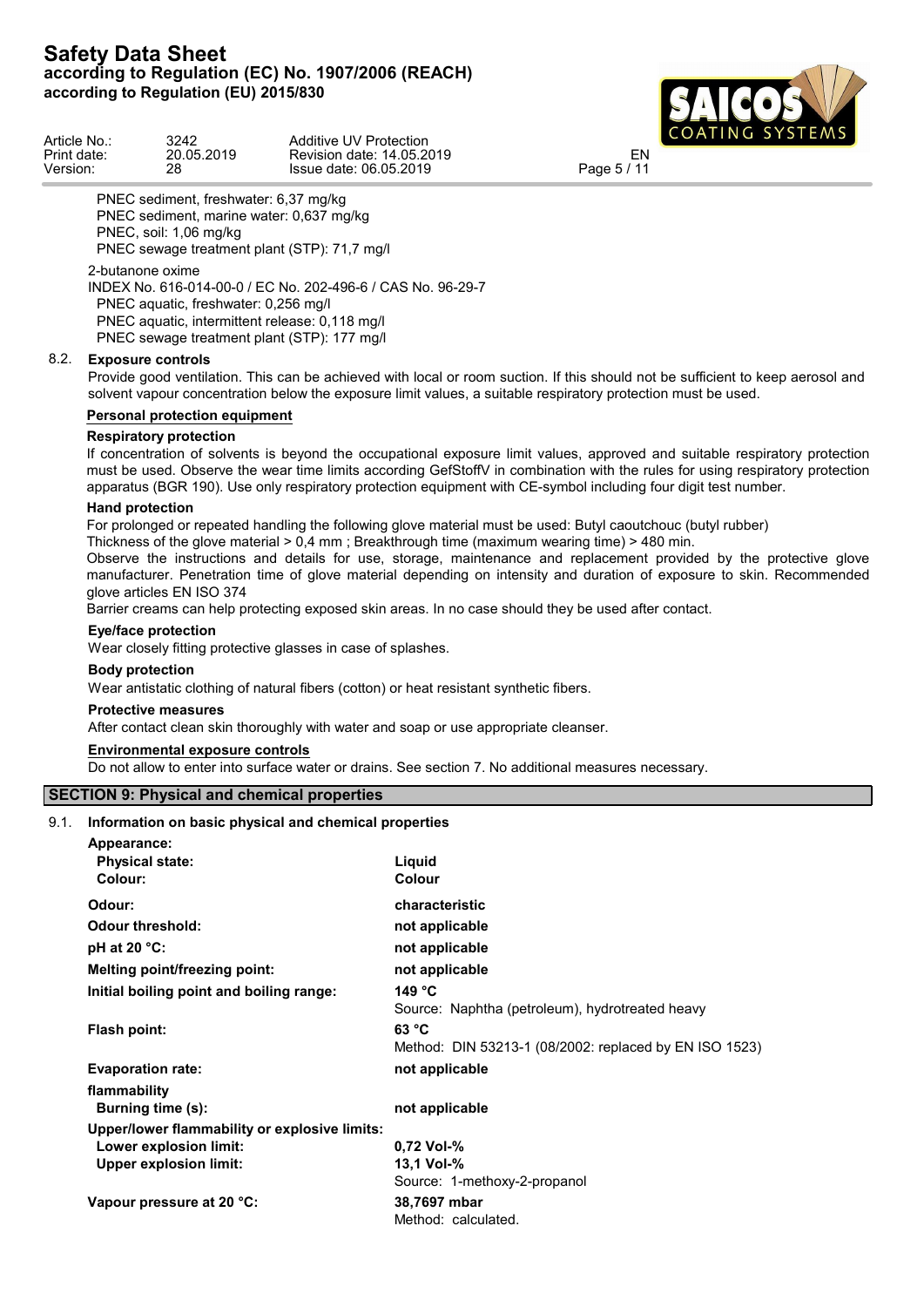

| Article No.:<br>Print date:<br>Version: |                                   | 3242<br>20.05.2019<br>28.                                                                                                                                  | Additive UV Protection<br>Revision date: 14.05.2019<br>Issue date: 06.05.2019                        |                                                                                                                             | EN<br>Page 6 / 11 | COATING SYSTEMS |  |
|-----------------------------------------|-----------------------------------|------------------------------------------------------------------------------------------------------------------------------------------------------------|------------------------------------------------------------------------------------------------------|-----------------------------------------------------------------------------------------------------------------------------|-------------------|-----------------|--|
|                                         | Vapour density:                   |                                                                                                                                                            |                                                                                                      | not applicable                                                                                                              |                   |                 |  |
|                                         | <b>Relative density:</b>          |                                                                                                                                                            |                                                                                                      |                                                                                                                             |                   |                 |  |
|                                         | Density at 20 °C:                 |                                                                                                                                                            |                                                                                                      | $0,92$ g/cm <sup>3</sup>                                                                                                    |                   |                 |  |
|                                         | Solubility(ies):                  | Water solubility (g/L) at 20 °C:                                                                                                                           |                                                                                                      | insoluble                                                                                                                   |                   |                 |  |
|                                         |                                   | Partition coefficient: n-octanol/water:                                                                                                                    |                                                                                                      | see section 12                                                                                                              |                   |                 |  |
|                                         |                                   | Auto-ignition temperature:                                                                                                                                 |                                                                                                      | 230 °C<br>Source: Alkanes, C9-12-iso-                                                                                       |                   |                 |  |
|                                         |                                   | <b>Decomposition temperature:</b>                                                                                                                          |                                                                                                      | not applicable                                                                                                              |                   |                 |  |
|                                         | Viscosity at 20 °C:               |                                                                                                                                                            |                                                                                                      | 45 s 4 mm<br>Method: DIN 53211                                                                                              |                   |                 |  |
|                                         |                                   | <b>Explosive properties:</b>                                                                                                                               |                                                                                                      | not applicable                                                                                                              |                   |                 |  |
|                                         |                                   | <b>Oxidising properties:</b>                                                                                                                               |                                                                                                      | not applicable                                                                                                              |                   |                 |  |
| 9.2.                                    | <b>Other information</b>          |                                                                                                                                                            |                                                                                                      |                                                                                                                             |                   |                 |  |
|                                         | Solid content (%):                |                                                                                                                                                            |                                                                                                      | 51 Wt %                                                                                                                     |                   |                 |  |
|                                         | solvent content:<br><b>Water:</b> | <b>Organic solvents:</b>                                                                                                                                   |                                                                                                      | 44 Wt %<br>0 Wt %                                                                                                           |                   |                 |  |
|                                         |                                   | <b>SECTION 10: Stability and reactivity</b>                                                                                                                |                                                                                                      |                                                                                                                             |                   |                 |  |
|                                         | 10.1. Reactivity                  | No information available.                                                                                                                                  |                                                                                                      |                                                                                                                             |                   |                 |  |
|                                         | 10.2. Chemical stability          |                                                                                                                                                            |                                                                                                      |                                                                                                                             |                   |                 |  |
|                                         | section 7.                        |                                                                                                                                                            |                                                                                                      | Stable when applying the recommended regulations for storage and handling. Further information on correct storage: refer to |                   |                 |  |
|                                         |                                   | 10.3. Possibility of hazardous reactions                                                                                                                   |                                                                                                      | Keep away from strong acids, strong bases and strong oxidizing agents to avoid exothermic reactions.                        |                   |                 |  |
|                                         | 10.4. Conditions to avoid         |                                                                                                                                                            |                                                                                                      | Hazardous decomposition byproducts may form with exposure to high temperatures.                                             |                   |                 |  |
|                                         | not applicable                    | 10.5. Incompatible materials                                                                                                                               |                                                                                                      |                                                                                                                             |                   |                 |  |
|                                         |                                   | 10.6. Hazardous decomposition products<br>smoke, nitrogen oxides.                                                                                          |                                                                                                      | Hazardous decomposition byproducts may form with exposure to high temperatures, e.g.: carbon dioxide, carbon monoxide,      |                   |                 |  |
|                                         |                                   | <b>SECTION 11: Toxicological information</b>                                                                                                               |                                                                                                      |                                                                                                                             |                   |                 |  |
|                                         |                                   |                                                                                                                                                            | Classification according to Regulation (EC) No 1272/2008 [CLP]                                       |                                                                                                                             |                   |                 |  |
|                                         |                                   | 11.1. Information on toxicological effects                                                                                                                 |                                                                                                      |                                                                                                                             |                   |                 |  |
|                                         | <b>Acute toxicity</b>             |                                                                                                                                                            |                                                                                                      |                                                                                                                             |                   |                 |  |
|                                         |                                   | Zink bis(2-ethylhexanoate)<br>oral, LD50, Rat: > 5000 mg/kg<br>Method: OECD 401<br>dermal, LD50, Rat: > 2000 mg/kg<br>Method: OECD 402<br>Method: OECD 403 | inhalative (dust and mist), LC50, Rat: $> 5.7$ mg/l (4 h)                                            |                                                                                                                             |                   |                 |  |
|                                         | Alkanes, C9-12-iso-               | oral, LD50, Rat: > 6000 mg/kg<br>dermal, LD50, Rabbit: > 5000 mg/kg                                                                                        | inhalative (Gases), LC50, Rat: 15000 ppmV (4 h)<br>inhalative (vapours), LC50, Rat: $>$ 5 mg/l (4 h) | Naphtha (petroleum), hydrotreated heavy; Low boiling point; hydrogen treated naphtha                                        |                   |                 |  |
|                                         |                                   | oral, LD50, Rat: > 5000 mg/kg                                                                                                                              |                                                                                                      |                                                                                                                             |                   |                 |  |

dermal, LD50, Rabbit: > 5000 mg/kg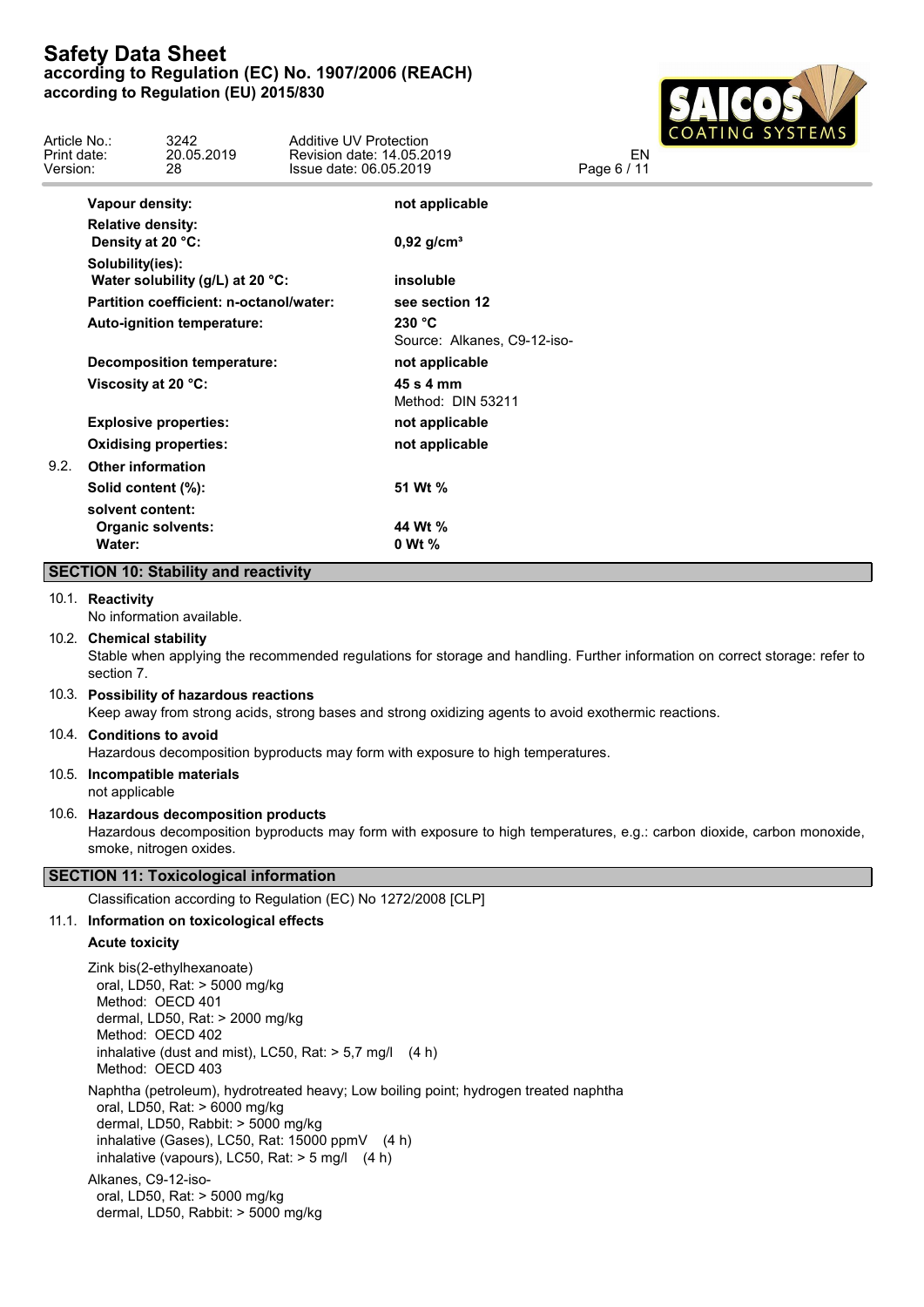

| Article No.:<br>Print date:<br>Version: | 3242<br>20.05.2019<br>28                                                                                                                             | Additive UV Protection<br>Revision date: 14.05.2019<br>Issue date: 06.05.2019                                                                                             | EN<br>Page 7 / 11 | COATING SYSTEMS |
|-----------------------------------------|------------------------------------------------------------------------------------------------------------------------------------------------------|---------------------------------------------------------------------------------------------------------------------------------------------------------------------------|-------------------|-----------------|
|                                         |                                                                                                                                                      | inhalative (vapours), LC50, Rat: $> 12200$ mg/l (4 h)                                                                                                                     |                   |                 |
|                                         | Naphtha (petroleum), hydrotreated heavy<br>oral, LD50, Rat: > 5000 mg/kg<br>dermal, LD50, Rabbit: > 5000 mg/kg                                       |                                                                                                                                                                           |                   |                 |
|                                         | 1-methoxy-2-propanol<br>oral, LD50, Rat: 4016 mg/kg<br>dermal, LD50, Rat: > 2000 mg/kg                                                               |                                                                                                                                                                           |                   |                 |
|                                         | 2-ethylhexanoic acid, zirconium salt<br>oral, LD50, Rat: > 5000 mg/kg<br>Method: OECD 401                                                            |                                                                                                                                                                           |                   |                 |
| 2-butanone oxime                        | oral, LD50, Rat 2300 - 3700 mg/kg<br>dermal, LD50, Rabbit: > 1000 mg/kg                                                                              | dermal, LD50, Rat evaluation No data available<br>inhalative (Gases), LC50, Rat (4 h)evaluation No data available<br>inhalative (vapours), LC50, Rat: $> 4,83$ mg/l (4 h) |                   |                 |
|                                         |                                                                                                                                                      | Skin corrosion/irritation; Serious eye damage/eye irritation                                                                                                              |                   |                 |
| Not an irritant.                        | Naphtha (petroleum), hydrotreated heavy<br>Skin, Rabbit. (4 h)<br>Method: OECD 404<br>eyes, Rabbit.: evaluation Not an irritant.<br>Method: OECD 405 |                                                                                                                                                                           |                   |                 |
| 2-butanone oxime<br>mild irritant.      | Skin, Rabbit. (4 h)<br>Method: OECD 405<br>Respiratory or skin sensitisation                                                                         | eyes, Rabbit.: evaluation Serious eye damage/eye irritation                                                                                                               |                   |                 |
|                                         |                                                                                                                                                      |                                                                                                                                                                           |                   |                 |

Naphtha (petroleum), hydrotreated heavy Skin, Guinea pig: ; evaluation not sensitising. Method: OECD 406

2-butanone oxime Skin, Guinea pig: ; evaluation Sensitising

## **CMR effects (carcinogenicity, mutagenicity and toxicity for reproduction)**

2-butanone oxime Germ cell mutagenicity; evaluation No data available Reproductive toxicity; evaluation No data available

### **STOT-single exposure; STOT-repeated exposure**

Based on available data, the classification criteria are not met.

### **Aspiration hazard**

Based on available data, the classification criteria are not met.

#### **Practical experience/human evidence**

Inhaling of solvent components above the MWC-value can lead to health damage, e.g. irritation of the mucous membrane and respiratory organs, as well as damage to the liver, kidneys and the central nerve system. Indications for this are: headache, dizziness, fatigue, amyosthenia, drowsiness, in serious cases: unconsciousness. Solvents may cause some of the aforementioned effects through skin resorption. Repeated or prolonged contact with the preparation may cause removal of natural fat from the skin resulting in non-allergic contact dermatitis and/or absorption through skin. Splashing may cause eye irritation and reversible damage.

#### **Overall Assessment on CMR properties**

The ingredients in this mixture do not meet the criteria for classification as CMR category 1A or 1B according to CLP.

### **SECTION 12: Ecological information**

Classification according to Regulation (EC) No 1272/2008 [CLP] Do not allow to enter into surface water or drains.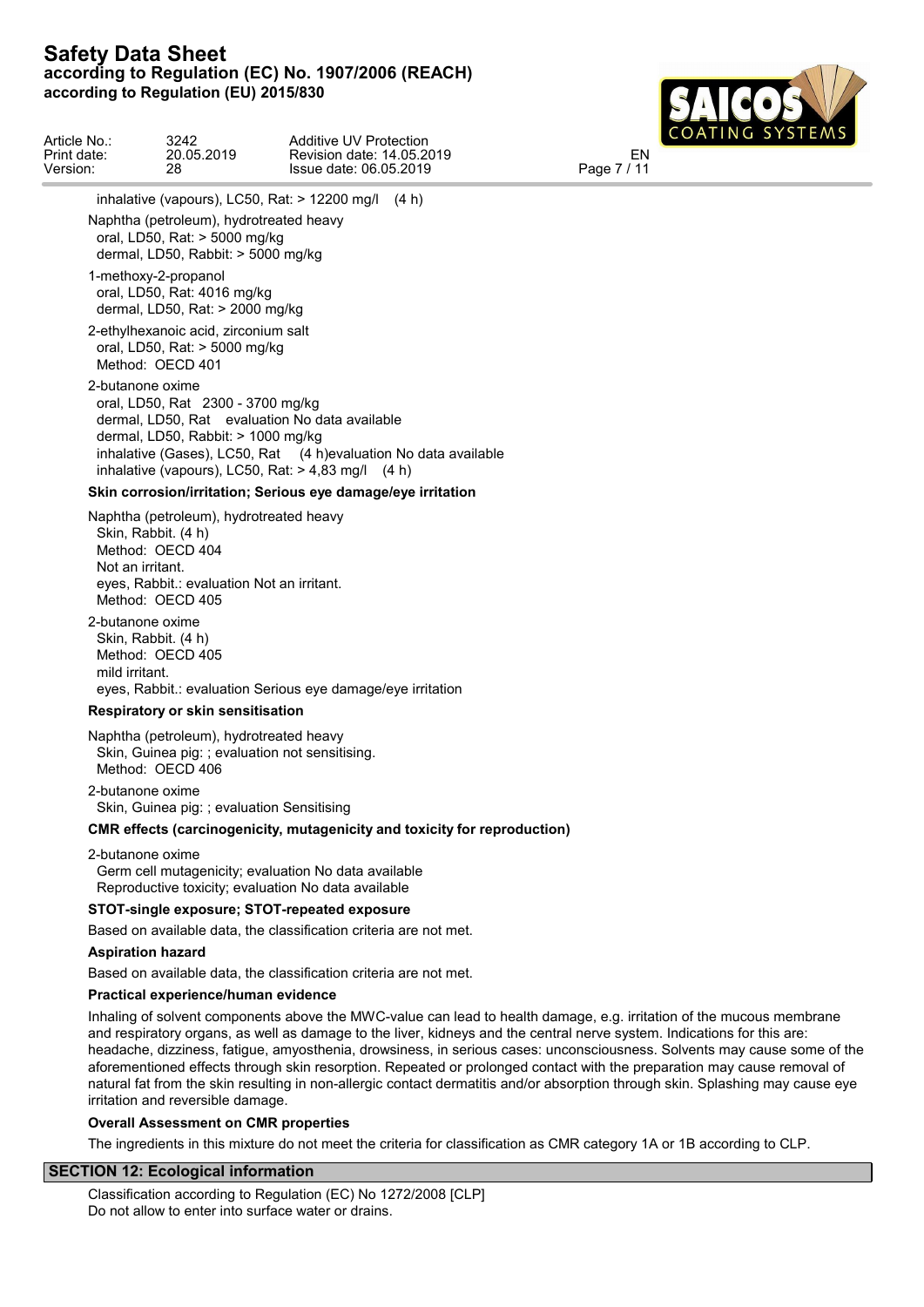

|                                         | <b>Safety Data Sheet</b> | according to Regulation (EU) 2015/830                                                                          | according to Regulation (EC) No. 1907/2006 (REACH)                                                                                                                                                                                 |                   |         |
|-----------------------------------------|--------------------------|----------------------------------------------------------------------------------------------------------------|------------------------------------------------------------------------------------------------------------------------------------------------------------------------------------------------------------------------------------|-------------------|---------|
| Article No.:<br>Print date:<br>Version: |                          | 3242<br>20.05.2019<br>28                                                                                       | <b>Additive UV Protection</b><br>Revision date: 14.05.2019<br>Issue date: 06.05.2019                                                                                                                                               | EN<br>Page 8 / 11 | NG SYSI |
|                                         | 12.1. Toxicity           |                                                                                                                |                                                                                                                                                                                                                                    |                   |         |
|                                         |                          | Zink bis(2-ethylhexanoate)                                                                                     | Fish toxicity, LC50, Cyprinus carpio (Common Carp): 100 mg/l (96 h)<br>Algae toxicity, ErC50, Pseudokirchneriella subcapitata: 2,72 mg/l (72 h)                                                                                    |                   |         |
|                                         |                          | Algae toxicity, ErC50: > 1000 mg/l (72 h)                                                                      | Naphtha (petroleum), hydrotreated heavy; Low boiling point; hydrogen treated naphtha<br>Fish toxicity, LC50, Pimephales promelas (fathead minnow): > 1000 mg/l (96 h)<br>Daphnia toxicity, EC50, Daphnia magna: > 1000 mg/l (48 h) |                   |         |
|                                         | Alkanes, C9-12-iso-      | Fish toxicity, LC50: 2600 mg/l (96 h)                                                                          | Daphnia toxicity, EC50, Daphnia magna: > 1000 mg/l (48 h)                                                                                                                                                                          |                   |         |
|                                         |                          | Naphtha (petroleum), hydrotreated heavy                                                                        | Fish toxicity, LC50, Oncorhynchus mykiss (Rainbow trout): > 1000 mg/l (96 h)<br>Algae toxicity, ErC50, Pseudokirchneriella subcapitata: > 1000 mg/l (72 h)                                                                         |                   |         |
|                                         |                          | 1-methoxy-2-propanol<br>Fish toxicity, $LC50:$ > 1000 mg/l (96 h)<br>Daphnia toxicity, EC50: 23300 mg/l (48 h) |                                                                                                                                                                                                                                    |                   |         |
|                                         |                          | 2-ethylhexanoic acid, zirconium salt<br>Method: OECD 203<br>Daphnia toxicity, EC50: > 100 mg/l (48 h)          | Fish toxicity, LC50, Oryzias latipes: > 100 mg/l (96 h)                                                                                                                                                                            |                   |         |
|                                         | 2-butanone oxime         |                                                                                                                | Fish toxicity, LC50, Pimephales promelas (fathead minnow) 843 - 914 mg/l (96 h)<br>Daphnia toxicity, EC50, Daphnia magna (Big water flea): 201 mg/l (48 h)<br>Algae toxicity, ErC50, Desmodesmus subspicatus: 83 mg/l (72 h)       |                   |         |
|                                         |                          | <b>Long-term Ecotoxicity</b>                                                                                   |                                                                                                                                                                                                                                    |                   |         |
|                                         | Alkanes, C9-12-iso-      |                                                                                                                | Daphnia toxicity, NOEC, Daphnia magna: > 1 mg/l (21 day(s))                                                                                                                                                                        |                   |         |
|                                         |                          | 2-ethylhexanoic acid, zirconium salt                                                                           | Daphnia toxicity, NOEC, Daphnia magna (Big water flea): 25 mg/l (21 day(s))                                                                                                                                                        |                   |         |
|                                         | 2-butanone oxime         |                                                                                                                | Fish toxicity, NOEC, Oryzias latipes (Ricefish): >= 100 mg/l (14 day(s))<br>Algae toxicity, NOEC, Scenedesmus subspicatus: 93 mg/l (72 hour(s))                                                                                    |                   |         |
|                                         |                          | 12.2. Persistence and degradability                                                                            |                                                                                                                                                                                                                                    |                   |         |
|                                         |                          | Zink bis(2-ethylhexanoate)                                                                                     | : 69 Degradation rate (%): (21 day(s)); evaluation Readily biodegradable (according to OECD criteria)                                                                                                                              |                   |         |

Alkanes, C9-12-iso-

: 31,3 Degradation rate (%): (28 day(s))

Naphtha (petroleum), hydrotreated heavy

: 80 Degradation rate (%): (28 day(s)); evaluation Readily biodegradable (according to OECD criteria).

1-methoxy-2-propanol

: 96 Degradation rate (%): (28 day(s)); evaluation Readily biodegradable (according to OECD criteria).

2-ethylhexanoic acid, zirconium salt

: 99 Degradation rate (%): (28 day(s))

2-butanone oxime

: 70 Degradation rate (%): (18 day(s)); evaluation According to OECD criteria the product is not readily biodegradable but inherently biodegradable.

### 12.3. **Bioaccumulative potential**

Zink bis(2-ethylhexanoate)

Partition coefficient: n-octanol/water: 5,7

Naphtha (petroleum), hydrotreated heavy

Partition coefficient: n-octanol/water: 5 - 6,7

1-methoxy-2-propanol

Partition coefficient: n-octanol/water: < 1

2-ethylhexanoic acid, zirconium salt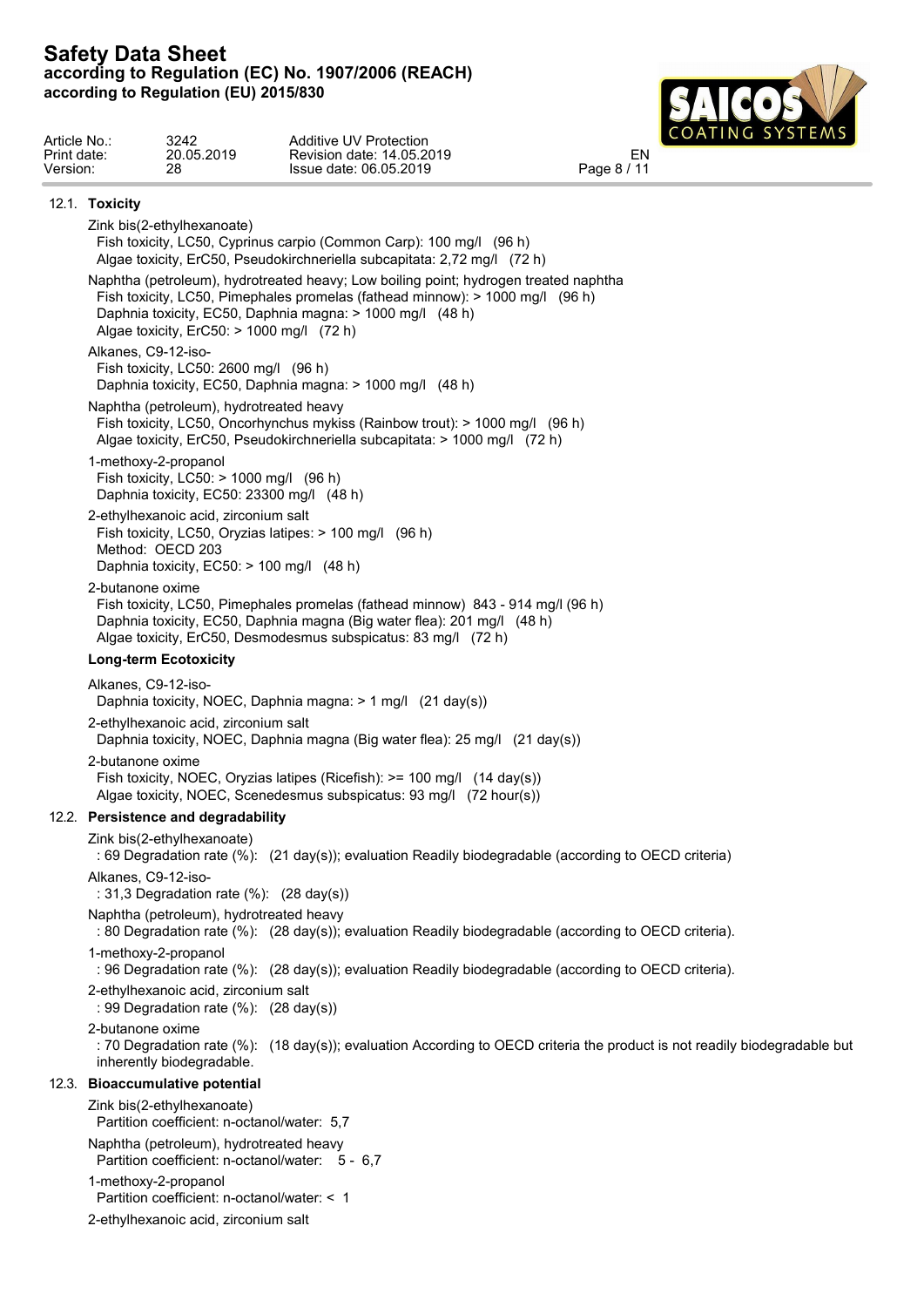

| Article No.:<br>Print date:<br>Version: |                        | 3242<br>20.05.2019<br>28                                                     | Additive UV Protection<br>Revision date: 14.05.2019<br>Issue date: 06.05.2019                                                            | CUATINU STSTEMS<br>EN<br>Page 9 / 11                                                                                         |
|-----------------------------------------|------------------------|------------------------------------------------------------------------------|------------------------------------------------------------------------------------------------------------------------------------------|------------------------------------------------------------------------------------------------------------------------------|
|                                         |                        | Partition coefficient: n-octanol/water: 2,96                                 |                                                                                                                                          |                                                                                                                              |
|                                         | 2-butanone oxime       | Partition coefficient: n-octanol/water: 0.63                                 |                                                                                                                                          |                                                                                                                              |
|                                         |                        | <b>Bioconcentration factor (BCF)</b>                                         |                                                                                                                                          |                                                                                                                              |
|                                         | 2-butanone oxime       | Bioconcentration factor (BCF): 2,5 - 5,8                                     |                                                                                                                                          |                                                                                                                              |
|                                         | 12.4. Mobility in soil | Toxicological data are not available.                                        |                                                                                                                                          |                                                                                                                              |
|                                         |                        | 12.5. Results of PBT and vPvB assessment                                     |                                                                                                                                          |                                                                                                                              |
|                                         |                        |                                                                              | The substances in the mixture do not meet the PBT/vPvB criteria according to REACH, annex XIII.                                          |                                                                                                                              |
|                                         |                        | 12.6. Other adverse effects<br>No information available.                     |                                                                                                                                          |                                                                                                                              |
|                                         |                        | <b>SECTION 13: Disposal considerations</b>                                   |                                                                                                                                          |                                                                                                                              |
|                                         |                        | 13.1. Waste treatment methods                                                |                                                                                                                                          |                                                                                                                              |
|                                         |                        | Appropriate disposal / Product<br>Recommendation                             | disposal according to directive 2008/98/EC, covering waste and dangerous waste.                                                          | Do not allow to enter into surface water or drains. This material and its container must be disposed of in a safe way. Waste |
|                                         | 080112                 |                                                                              | List of proposed waste codes/waste designations in accordance with EWC<br>waste paint and varnish other than those mentioned in 08 01 11 |                                                                                                                              |
|                                         |                        | Appropriate disposal / Package<br><b>Recommendation</b>                      | Non-contaminated packages may be recycled. Vessels not properly emptied are special waste.                                               |                                                                                                                              |
|                                         |                        | <b>SECTION 14: Transport information</b>                                     |                                                                                                                                          |                                                                                                                              |
|                                         |                        |                                                                              | No dangerous good in sense of this transport regulation.                                                                                 |                                                                                                                              |
|                                         | 14.1. UN number        |                                                                              |                                                                                                                                          |                                                                                                                              |
|                                         |                        |                                                                              | not applicable                                                                                                                           |                                                                                                                              |
|                                         |                        | 14.2. UN proper shipping name                                                |                                                                                                                                          |                                                                                                                              |
|                                         |                        | 14.3. Transport hazard class(es)                                             |                                                                                                                                          |                                                                                                                              |
|                                         |                        |                                                                              | not applicable                                                                                                                           |                                                                                                                              |
|                                         | 14.4. Packing group    |                                                                              |                                                                                                                                          |                                                                                                                              |
|                                         |                        |                                                                              | not applicable                                                                                                                           |                                                                                                                              |
|                                         |                        | 14.5. Environmental hazards                                                  |                                                                                                                                          |                                                                                                                              |
|                                         |                        | Land transport (ADR/RID)                                                     | not applicable                                                                                                                           |                                                                                                                              |
|                                         | Marine pollutant       | 14.6. Special precautions for user                                           | not applicable                                                                                                                           |                                                                                                                              |
|                                         |                        | case of an accident or leakage.<br>Advices on safe handling: see parts 6 - 8 |                                                                                                                                          | Transport always in closed, upright and safe containers. Make sure that persons transporting the product know what to do in  |
|                                         |                        | <b>Further information</b>                                                   |                                                                                                                                          |                                                                                                                              |
|                                         |                        | Land transport (ADR/RID)                                                     |                                                                                                                                          |                                                                                                                              |
|                                         |                        | tunnel restriction code                                                      |                                                                                                                                          |                                                                                                                              |
|                                         |                        | Sea transport (IMDG)                                                         |                                                                                                                                          |                                                                                                                              |
|                                         | EmS-No.                |                                                                              | not applicable                                                                                                                           |                                                                                                                              |
|                                         |                        |                                                                              | 14.7. Transport in bulk according to Annex II of Marpol and the IBC Code                                                                 |                                                                                                                              |
|                                         | not applicable         |                                                                              |                                                                                                                                          |                                                                                                                              |
|                                         |                        | <b>SECTION 15: Regulatory information</b>                                    |                                                                                                                                          |                                                                                                                              |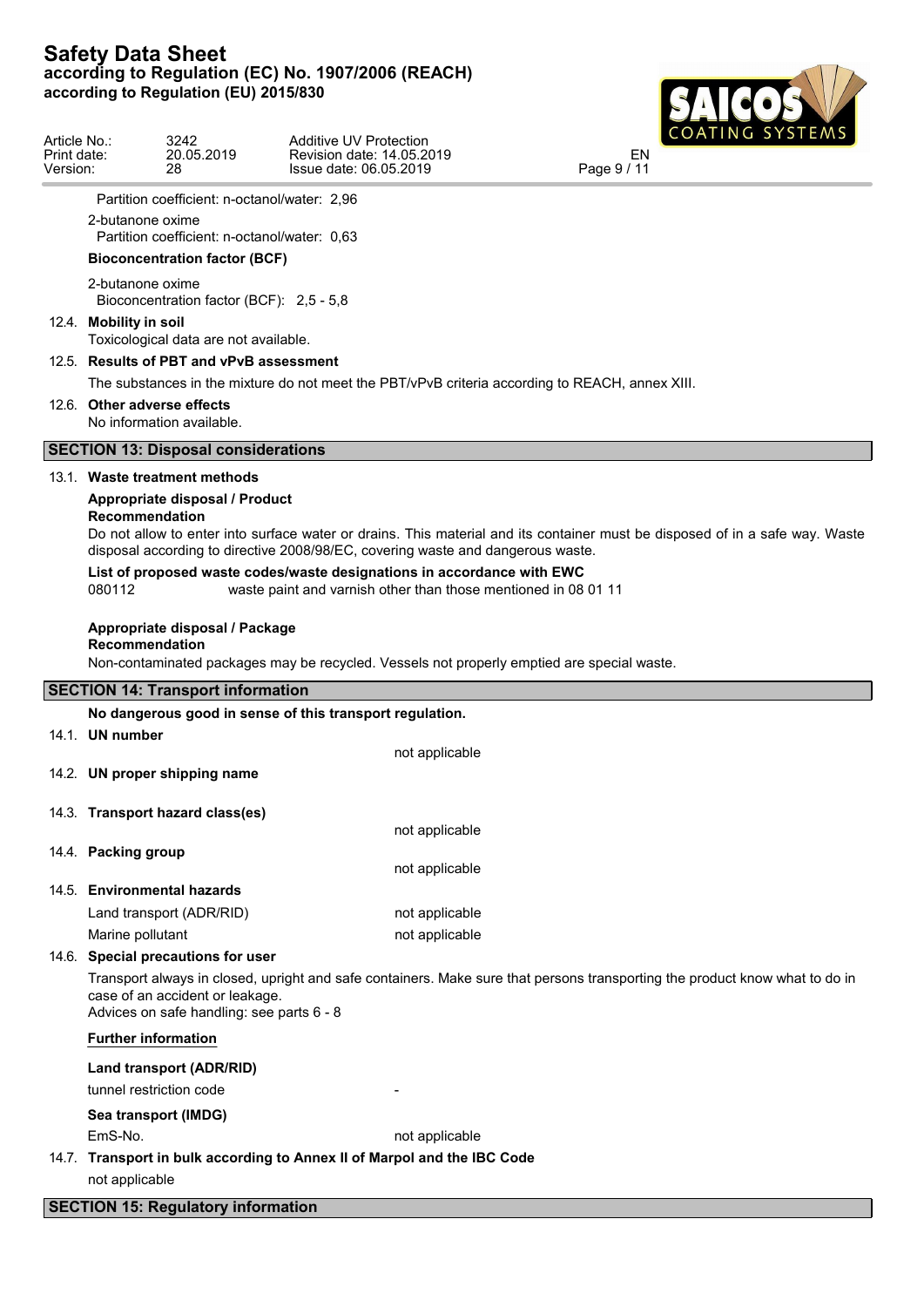

| Article No  | 3242       | Additive UV Protection    | LCOATING SYSTEMS     |
|-------------|------------|---------------------------|----------------------|
| Print date: | 20.05.2019 | Revision date: 14.05.2019 |                      |
| Version:    | 28         | Issue date: 06.05.2019    | 10111<br>Page<br>10/ |

### 15.1. **Safety, health and environmental regulations/legislation specific for the substance or mixture**

#### **EU legislation**

**Directive 2010/75/EU on industrial emissions**

VOC-value (in g/L): 449

## **National regulations**

#### **Restrictions of occupation**

Observe employment restrictions under the Maternity Protection Directive (92/85/EEC) for expectant or nursing mothers. Observe restrictions to employment for juvenils according to the 'juvenile work protection guideline' (94/33/EC).

## 15.2. **Chemical Safety Assessment**

## **For the following substances of this mixture a chemical safety assessment has been carried out:**

| EC No.<br><b>CAS No.</b> | <b>Designation</b>                                               | <b>REACH No.</b>        |
|--------------------------|------------------------------------------------------------------|-------------------------|
| 265-150-3                | boiling<br>Naphtha<br>(petroleum), hydrotreated<br>heavy;<br>Low | point; 01-2119457273-39 |
| 64742-48-9               | hydrogen treated naphtha                                         |                         |
| 265-150-3                | Naphtha (petroleum), hydrotreated heavy                          | 01-2119463258-33        |
| 64742-48-9               |                                                                  |                         |
| 203-539-1                | 1-methoxy-2-propanol                                             | 01-2119457435-35        |
| 107-98-2                 |                                                                  |                         |
| 292-459-0                | Alkanes, C9-12-iso-                                              | 01-2119472146-39        |
| 90622-57-4               |                                                                  |                         |
| 202-496-6                | 2-butanone oxime                                                 | 01-2119539477-28        |
| $96-29-7$                |                                                                  |                         |
| 286-272-3                | Zink bis(2-ethylhexanoate)                                       | 01-2119979093-30        |
| 85203-81-2               |                                                                  |                         |
| 245-018-1                | 2-ethylhexanoic acid, zirconium salt                             | 01-2119979088-21        |
| 22464-99-9               |                                                                  |                         |

## **SECTION 16: Other information**

# **Full text of classification in section 3**

| Full text of classification in section 3 |                                      |                                                    |  |
|------------------------------------------|--------------------------------------|----------------------------------------------------|--|
| Asp. Tox. 1 / H304                       | Aspiration hazard                    | May be fatal if swallowed and enters airways.      |  |
| Flam. Liq. 3 / H226                      | Flammable liquids                    | Flammable liquid and vapour.                       |  |
| STOT SE 3 / H336                         | STOT-single exposure                 | May cause drowsiness or dizziness.                 |  |
| Carc. 2 / H351                           | Carcinogenicity                      | Suspected of causing cancer (state route of        |  |
|                                          |                                      | exposure if it is conclusively proven that no      |  |
|                                          |                                      | other routes of exposure cause the hazard).        |  |
| Acute Tox. 4 / H312                      | Acute toxicity (dermal)              | Harmful in contact with skin.                      |  |
| Eye Dam. 1 / H318                        | Serious eye damage/eye irritation    | Causes serious eye damage.                         |  |
| Skin Sens. 1 / H317                      | Respiratory or skin sensitisation    | May cause an allergic skin reaction.               |  |
| Eye Irrit. 2 / H319                      | Serious eye damage/eye irritation    | Causes serious eye irritation.                     |  |
| Repr. 2 / H361                           | Reproductive toxicity                | Suspected of damaging fertility. Suspected of      |  |
|                                          |                                      | damaging the unborn child.                         |  |
| Aquatic Chronic 3 / H412                 | Hazardous to the aquatic environment | Harmful to aquatic life with long lasting effects. |  |
| Repr. 2 / H361                           | Reproductive toxicity                | Suspected of damaging the unborn child.            |  |

#### **Abbreviations and acronyms**

| <b>ADR</b>      | European Agreement concerning the International Carriage of Dangerous Goods by Road                  |
|-----------------|------------------------------------------------------------------------------------------------------|
| <b>OEL</b>      | Occupational Exposure Limit Value                                                                    |
| <b>BLV</b>      | <b>Biological Limit Value</b>                                                                        |
| <b>CAS</b>      | <b>Chemical Abstracts Service</b>                                                                    |
| <b>CLP</b>      | Classification, Labelling and Packaging                                                              |
| <b>CMR</b>      | Carcinogenic, Mutagenic and Reprotoxic                                                               |
| <b>DIN</b>      | German Institute for Standardization / German industrial standard                                    |
| <b>DNEL</b>     | Derived No-Effect Level                                                                              |
| <b>EAKV</b>     | European Waste Catalogue Directive                                                                   |
| EC              | <b>Effective Concentration</b>                                                                       |
| EC              | European Community                                                                                   |
| <b>EN</b>       | European Standard                                                                                    |
| <b>IATA-DGR</b> | International Air Transport Association - Dangerous Goods Regulations                                |
| <b>IBC Code</b> | International Code for the Construction and Equipment of Ships carrying Dangerous Chemicals in Bulk  |
| <b>ICAO-TI</b>  | International Civil Aviation Organization Technical Instructions for the Safe Transport of Dangerous |
|                 |                                                                                                      |